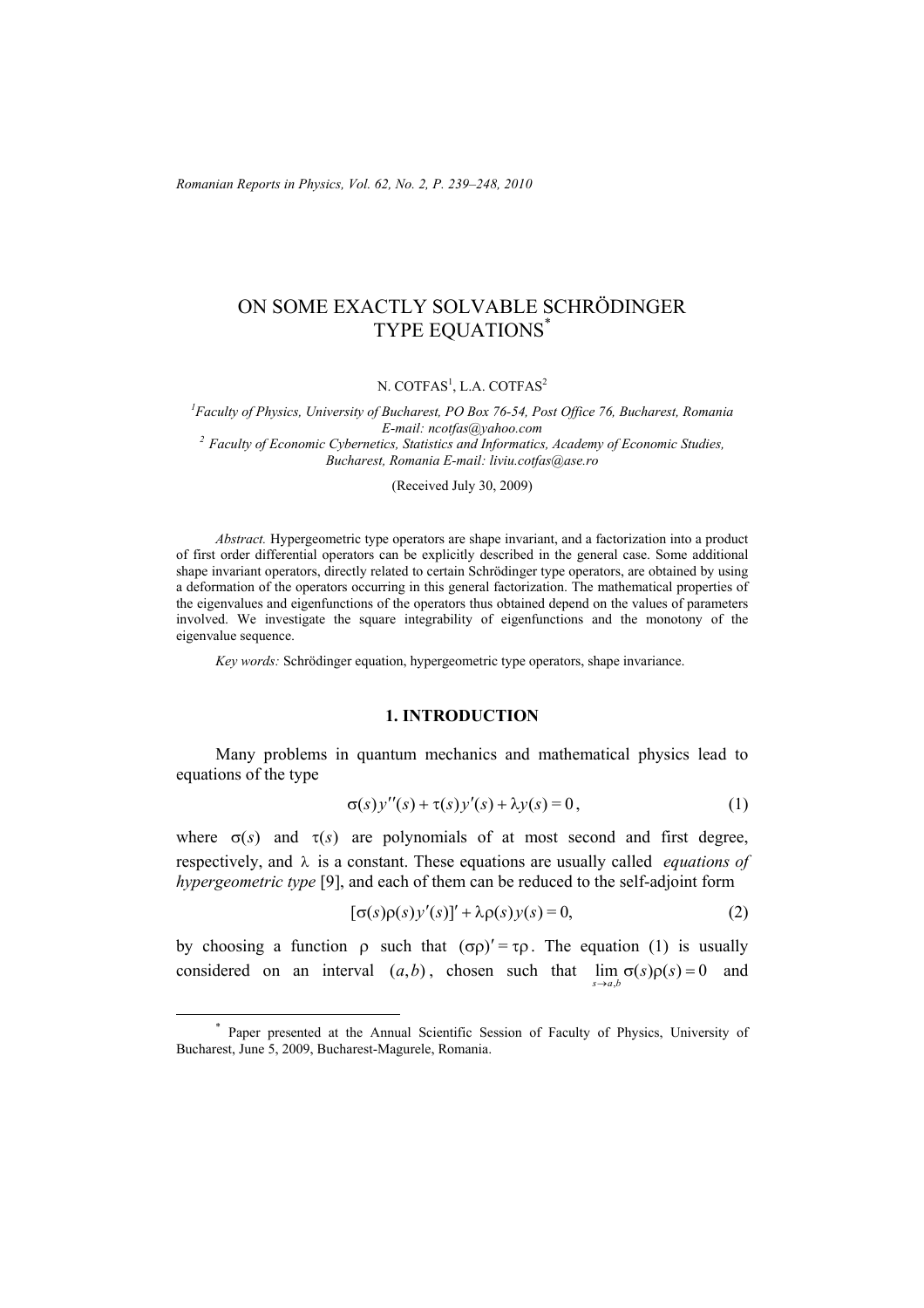$\sigma(s) > 0$ ,  $\rho(s) > 0$  for all  $s \in (a, b)$ . Since the form of the equation (1) is invariant under a change of variable  $s \mapsto cs + d$ , it is sufficient to analyze the cases presented in Table 1. Some restrictions are imposed on α and β in order that the interval  $(a, b)$  exist.

|  | The main cases |
|--|----------------|
|  |                |

| $\sigma(s)$ | $\tau(s)$          | $\rho(s)$                                                | (a,b)              | $\alpha, \beta$            |
|-------------|--------------------|----------------------------------------------------------|--------------------|----------------------------|
|             | $\alpha s + \beta$ | $e^{\alpha s^2/2+\beta s}$                               | $(-\infty,\infty)$ | $\alpha \leq 0$            |
| S           | $\alpha s + \beta$ | $s^{\beta-1}e^{\alpha s}$                                | $(0, \infty)$      | $\alpha$ < 0, $\beta$ > 0  |
| $1 - s^2$   | $\alpha s + \beta$ | $(1+s)^{-(\alpha-\beta)/2-1}(1-s)^{-(\alpha+\beta)/2-1}$ | $(-1,1)$           | $\alpha < \beta < -\alpha$ |
| $s^2-1$     | $\alpha s + \beta$ | $(s+1)^{(\alpha-\beta)/2-1}(s-1)^{(\alpha+\beta)/2-1}$   | $(1, \infty)$      | $-\beta < \alpha < 0$      |
| $s^2$       | $\alpha s + \beta$ | $s^{\alpha-2}e^{-\beta/s}$                               | $(0, \infty)$      | $\alpha$ < 0, $\beta$ > 0  |
| $s^2 + 1$   | $\alpha s + \beta$ | $(1+s^2)^{\alpha/2-1}e^{\beta \arctan s}$                | $(-\infty,\infty)$ | $\alpha \leq 0$            |

It is well-known [9] that for  $\lambda = \lambda_1$ , where  $l \in \mathbb{N}$  and  $\lambda_l = -\frac{\sigma''(s)}{2}l(l-1) - \tau'(s)l$ the equation (1) admits a polynomial solution  $\Phi_l = \Phi_l^{(\alpha,\beta)}$  of at most *l* degree

$$
\sigma(s)\Phi''_l + \tau(s)\Phi'_l + \lambda_l \Phi_l = 0.
$$
 (3)

The function  $\Phi_l(s) \sqrt{\rho(s)}$  is square integrable [2, 3, 9] on  $(a, b)$  and  $0 = \lambda_0 < \lambda_1 < ... < \lambda_l$  for any  $l < \Lambda$ , where  $\Lambda = \infty$  for  $\sigma''(s) \in \{0, -2\}$  and  $\Lambda = (1 - \alpha)/2$  for  $\sigma''(s) = 2$ . The system of polynomials  $\{\Phi_i | l \leq \Lambda\}$  is orthogonal with weight function  $\rho(s)$  in  $(a, b)$ .

#### **2. FUNCTIONS OF HYPERGEOMETRIC TYPE**

Let  $l \in \mathbb{N}$ ,  $l < \Lambda$ , and let  $m \in \{0,1,...,l\}$ . If we differentiate (4) *m* times then we get

$$
\sigma(s) \frac{d^{m+2}}{ds^{m+2}} \Phi_l + [\tau(s) + m\sigma'(s)] \frac{d^{m+1}}{ds^{m+1}} \Phi_l + (\lambda_l - \lambda_m) \frac{d^m}{ds^m} \Phi_l = 0.
$$
 (4)

The equation obtained by multiplying this relation by  $\sqrt{\sigma^m(s)}$  can be written as  $H_m \Phi_{l,m} = \lambda_l \Phi_{l,m}$ , where  $H_m$  is the differential operator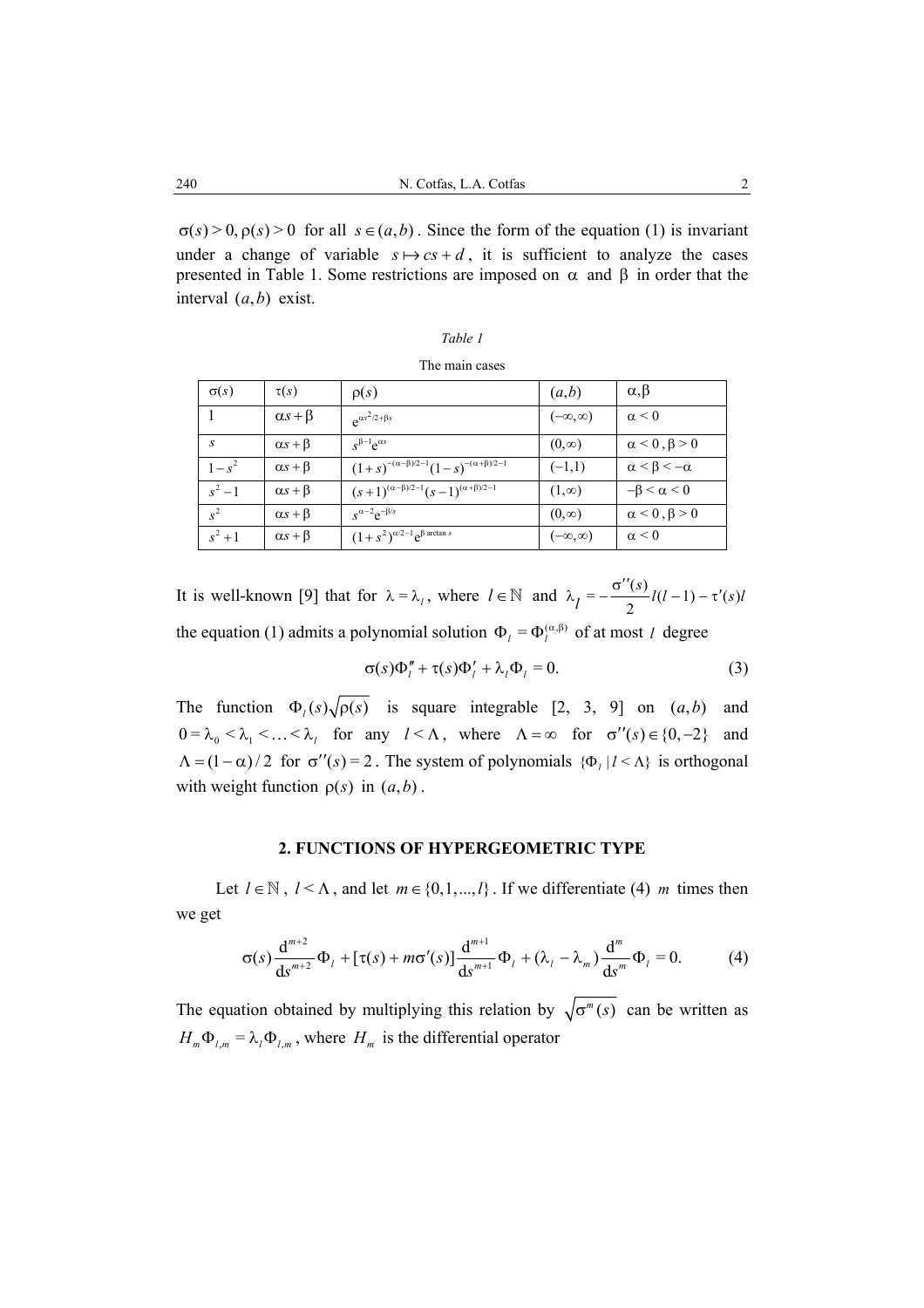$$
H_m = -\sigma(s) \frac{d^2}{ds^2} - \tau(s) \frac{d}{ds} + \frac{m(m-2)}{4} \frac{(\sigma'(s))^2}{\sigma(s)} + \frac{m\tau(s)}{2} \frac{\sigma'(s)}{\sigma(s)} - \frac{1}{2} m(m-2) \sigma''(s) - m\tau'(s),
$$
\n(5)

and the functions  $\Phi_{l,m}(s) = \kappa^m(s) \frac{d^m}{ds^m} \Phi_l(s)$  $\Phi_{t_m}(s) = \kappa^m(s) \frac{d}{ds_m} \Phi_t(s)$  defined by using  $\kappa(s) = \sqrt{\sigma(s)}$  are called the *associated special functions*. If  $0 \le m \le l < \Lambda$  then  $\Phi_{l,m}(s) \sqrt{\rho(s)}$  is square integrable [2, 3] on  $(a, b)$ . One can prove that the functions  $\Phi_{l,m}$  are related through the first order differential operators

$$
A_m = \kappa(s) \frac{d}{ds} - m\kappa'(s)
$$
  
\n
$$
A_m^+ = -\kappa(s) \frac{d}{ds} - \frac{\tau(s)}{\kappa(s)} - (m-1)\kappa'(s),
$$
\n(6)

namely, we have

$$
A_m \Phi_{l,m} = \begin{cases} 0 & \text{for} \quad l = m \\ \Phi_{l,m+1} & \text{for} \quad m < l < \Lambda \end{cases} \tag{7}
$$
\n
$$
A_m^+ \Phi_{l,m+1} = (\lambda_l - \lambda_m) \Phi_{l,m} \quad \text{for} \quad 0 \le m < l < \Lambda,
$$

and

$$
\Phi_{l,m}(s) = \begin{cases}\n\kappa^{l}(s) & \text{for } m = l \\
\frac{A_{m}^{+}}{\lambda_{l} - \lambda_{m}} \frac{A_{m+1}^{+}}{\lambda_{l} - \lambda_{m+1}} \dots \frac{A_{l-1}^{+}}{\lambda_{l} - \lambda_{l-1}} \kappa^{l}(s) & \text{for } 0 < m < l < \Lambda.\n\end{cases}
$$
\n(8)

The operators  $H_m$  satisfy the intertwining relations [2, 7, 8]

$$
H_m A_m^+ = A_m^+ H_{m+1} \quad A_m H_m = H_{m+1} A_m \tag{9}
$$

and are shape invariant.

$$
H_m - \lambda_m = A_m^+ A_m \quad H_{m+1} - \lambda_m = A_m A_m^+.
$$
 (10)

For each  $m < \Lambda$ , the functions  $\Phi_{l,m}$  with  $m \le l < \Lambda$  are orthogonal [2, 3] with weight function  $\rho(s)$  in  $(a, b)$ , and  $\|\Phi_{l,m+1}\| = \sqrt{\lambda_l - \lambda_m} \|\Phi_{l,m}\|$ .

The *normalized associated special functions*  $\phi_{l,m} = \Phi_{l,m} / || \Phi_{l,m} ||$  satisfy the relations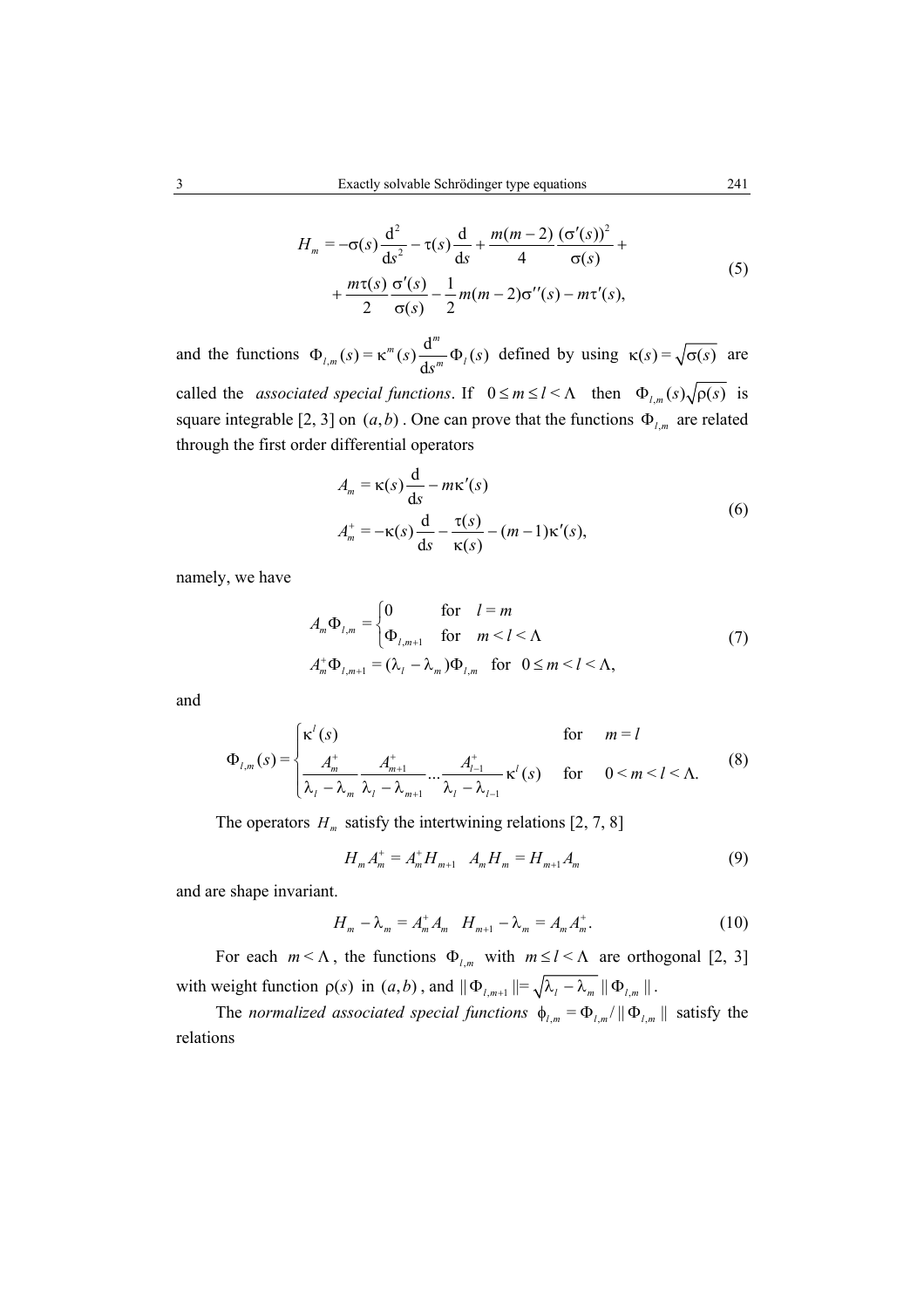$$
A_m \quad \phi_{l,m} = \begin{cases} 0 & \text{for} \quad l = m \\ \sqrt{\lambda_l - \lambda_m} \quad \phi_{l,m+1} & \text{for} \quad m < l < \Lambda \end{cases}
$$
\n
$$
A_m^+ \quad \phi_{l,m+1} = \sqrt{\lambda_l - \lambda_m} \quad \phi_{l,m} \quad \text{for} \quad 0 \le m < l < \Lambda
$$
\n
$$
\phi_{l,m} = \frac{A_m^+}{\sqrt{\lambda_l - \lambda_m}} \frac{A_{m+1}^+}{\sqrt{\lambda_l - \lambda_{m+1}}} \dots \frac{A_{l-1}^+}{\sqrt{\lambda_l - \lambda_{l-1}}} \phi_{l,l}.
$$
\n(11)

## **3. SHAPE INVARIANT OPERATORS RELATED TO** *Hm*

Some additional shape invariant operators directly related to  $H_m$  can be obtained in the cases when  $\alpha$  and  $\beta$  are such that there exists  $k \in \mathbb{R}$  with  $p(s) = \sigma^k(s)$  (Table 2).

| $\frac{1}{2}$ and $\frac{1}{2}$ is the product of $\frac{1}{2}$ |            |                         |                                 |                    |                 |
|-----------------------------------------------------------------|------------|-------------------------|---------------------------------|--------------------|-----------------|
| $\sigma(s)$                                                     | $\tau(s)$  | $\rho(s)$               | k                               | (a,b)              | $\alpha, \beta$ |
| $\mathcal{S}$                                                   | β          | $s^{\beta-1}$           | $\beta - 1$                     | $(0, \infty)$      | $\beta > 0$     |
| $1 - s^2$                                                       | $\alpha s$ | $(1-s^2)^{-\alpha/2-1}$ | $-\frac{\alpha}{\alpha}-1$<br>2 | $(-1,1)$           | $\alpha \leq 0$ |
| $s^2-1$                                                         | $\alpha s$ | $(s^2-1)^{\alpha/2-1}$  | $\frac{\alpha}{2}$ -1           | $(1, \infty)$      | $\alpha \leq 0$ |
| $s^2$                                                           | $\alpha s$ | $s^{\alpha-2}$          | $\frac{\alpha}{2}$ -1           | $(0, \infty)$      | $\alpha \leq 0$ |
| $s^2 + 1$                                                       | $\alpha s$ | $(s^2+1)^{\alpha/2-1}$  | $\frac{\alpha}{2} - 1$          | $(-\infty,\infty)$ | $\alpha \leq 0$ |

*Table 2*  The cases when  $\rho(s)$  is a power of  $\sigma(s)$ 

From  $(\sigma \rho)' = \tau \rho$  we get  $\tau(s) = (k+1)\sigma'(s) = 2(k+1)\kappa(s)\kappa'(s)$ , and

$$
A_m = \kappa(s) \frac{d}{ds} - m\kappa'(s) \quad A_m^+ = -\kappa(s) \frac{d}{ds} - (2k + m + 1)\kappa'(s). \tag{12}
$$

For any constants  $\varepsilon_m$  the deformed operators  $\tilde{A}_m^+ = A_m^+ + \varepsilon_m$  and  $\tilde{A}_m = A_m + \varepsilon_m$ which we can consider for any  $m \in \mathbb{R}$  satisfy the relations

$$
(A_m^+ + \varepsilon_m)(A_m^+ + \varepsilon_m) = H_m - \lambda_m - \varepsilon_m(2m + 2k + 1)\kappa'(s) + \varepsilon_m^2 (A_m + \varepsilon_m)(A_m^+ + \varepsilon_m) = H_{m+1} - \lambda_m - \varepsilon_m(2m + 2k + 1)\kappa'(s) + \varepsilon_m^2.
$$

If we choose  $\varepsilon_m = \delta/(2m + 2k + 1)$  with  $\delta$  an arbitrary constant, then the operator  $\tilde{H}_m = H_m - \delta \frac{d\kappa}{ds}$  satisfy the intertwining relations [4, 5]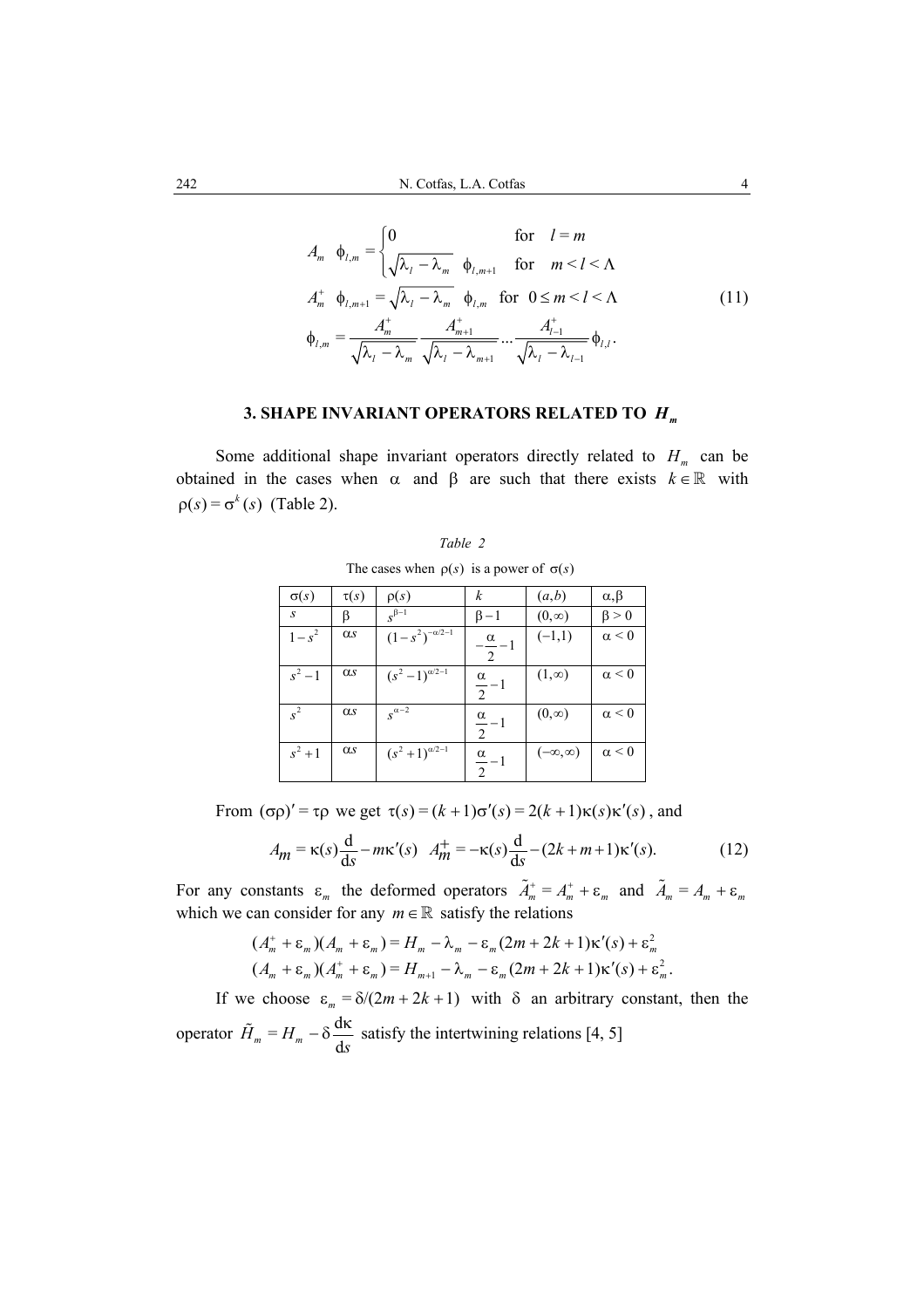$$
\tilde{A}_{m}\tilde{H}_{m} = \tilde{H}_{m+1}\tilde{A}_{m}, \ \tilde{H}_{m}\tilde{A}_{m}^{+} = \tilde{A}_{m}^{+}\tilde{H}_{m+1}
$$
\n(13)

and is shape invariant, namely, we have

$$
\tilde{A}_m^+ \tilde{A}_m = \tilde{H}_m - \tilde{\lambda}_m, \quad \tilde{A}_m \tilde{A}_m^+ = \tilde{H}_{m+1} - \tilde{\lambda}_m, \tag{14}
$$

where 2  $\lambda_m = \lambda_m - \frac{6}{(2m + 2k + 1)^2}.$  $\tilde{\lambda}_m = \lambda_m - \frac{\delta}{\sqrt{2\pi}}$  $+ 2k +$  $\tilde{\lambda}_m = \lambda_m - \frac{\delta^2}{\delta_m^2}$ . Following the analogy with (7) we consider the function  $\tilde{\Phi}_{m,m}$  obtained, up to a multiplicative constant, by solving the equation  $\tilde{A}_m \tilde{\Phi}_{m,m} = 0$ ,

$$
\tilde{\Phi}_{m,m}(s) = \begin{cases}\n(\sqrt{s})^m e^{-\frac{2\delta\sqrt{s}}{2m+2\beta-1}} & \text{if } \sigma(s) = s \\
(\sqrt{1-s^2})^m e^{-\frac{\delta}{2m-\alpha-1}} & \text{if } \sigma(s) = 1-s^2 \\
(\sqrt{s^2-1})^m (s + \sqrt{s^2-1})^{-\frac{\delta}{2m+\alpha-1}} & \text{if } \sigma(s) = s^2 - 1 \\
s^{m-\frac{\delta}{2m+\alpha-1}} & \text{if } \sigma(s) = s^2 \\
(\sqrt{s^2+1})^m (s + \sqrt{s^2+1})^{-\frac{\delta}{2m+\alpha-1}} & \text{if } \sigma(s) = s^2 + 1.\n\end{cases}
$$
\n(15)

The mapping  $m \mapsto \tilde{\lambda}_m$  is an increasing function on the set  $\{m \mid \frac{d}{dm} \tilde{\lambda}_m > 0\}$ .

The set  $M = \{ m \mid \frac{d}{dm} \tilde{\lambda}_m > 0 \text{ and } \int_a^b \tilde{\Phi}_{m,m}^2(s) \rho(s) ds < \infty \}$  of all the values of *m* for which  $\frac{d}{dx}$   $\tilde{\lambda}_m > 0$  $\frac{d}{dm} \tilde{\lambda}_m > 0$  and  $\tilde{\Phi}_{m,m} \sqrt{\rho}$  is square integrable on  $(a, b)$  is presented in Table 3.

| 1 able |  |
|--------|--|
|        |  |

#### The set M

| $\sigma(s)$ | $\tau(s)$  | М                                                                         |
|-------------|------------|---------------------------------------------------------------------------|
| S           |            | for $\delta \leq 0$                                                       |
|             |            | $(-\beta + \frac{1}{2}, \infty)$ for $\delta > 0$                         |
|             | $\alpha s$ | $\left(\frac{1+\alpha}{2}, \infty\right)$ for any $\delta \in \mathbb{R}$ |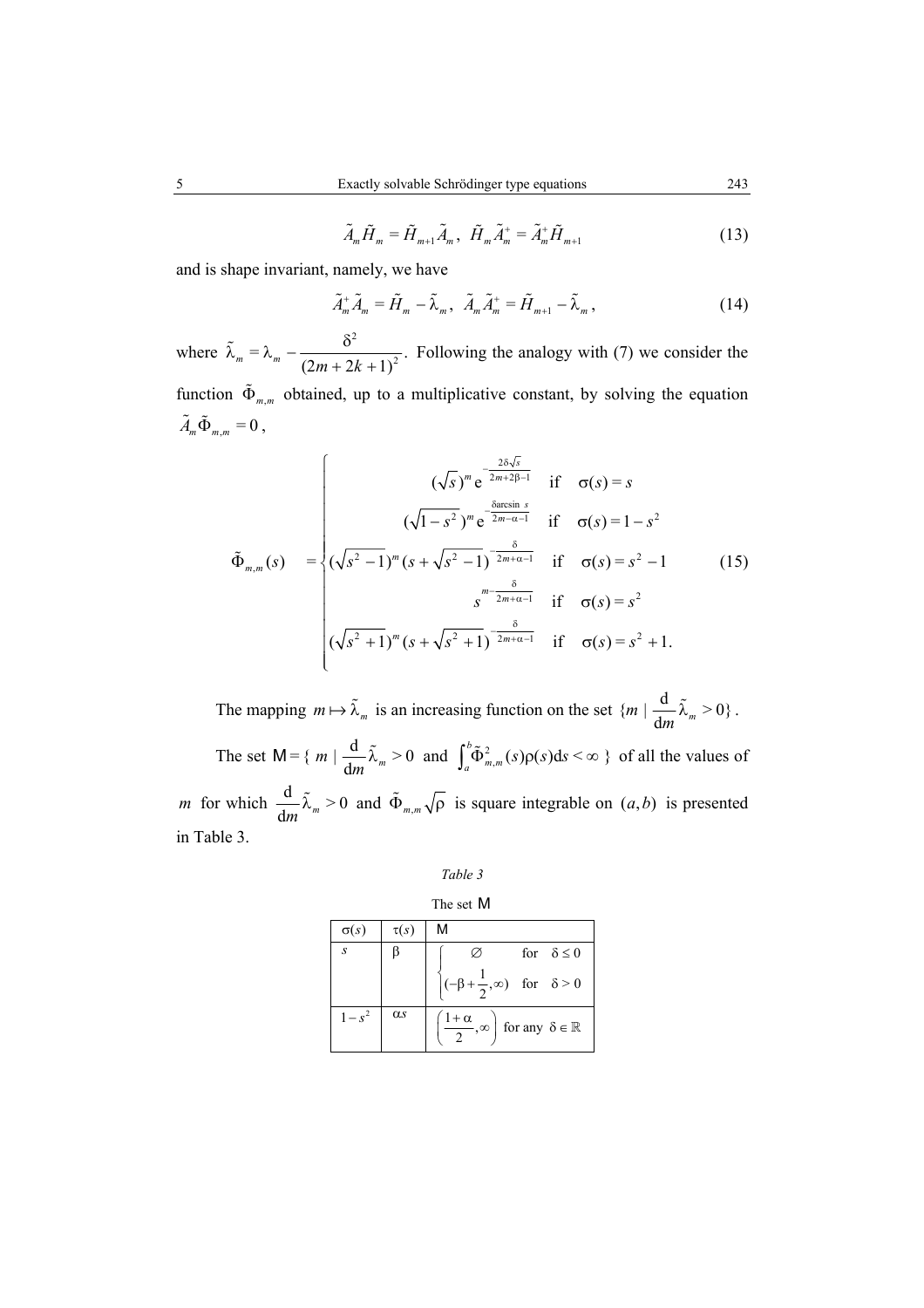*Table 3 (continued)* 

|           | $\alpha s$ |                                                                                                                                                                                                            | for $\delta \leq -\frac{1}{\epsilon}$ |
|-----------|------------|------------------------------------------------------------------------------------------------------------------------------------------------------------------------------------------------------------|---------------------------------------|
|           |            | $\left(\frac{\alpha}{2}, \frac{1-\alpha}{2} - \sqrt{-\frac{\delta}{2}}\right)$                                                                                                                             | for $\delta \in (-\frac{1}{2}, 0]$    |
|           |            | $\sqrt{\left(-\frac{\alpha}{2}, \frac{1-\alpha}{2} - \sqrt{\frac{\delta}{2}}\right)} \cup \left(\frac{1-\alpha}{2}, \frac{1-\alpha}{2} + \sqrt{\frac{\delta}{2}}\right)$ for $\delta \in (0, \frac{1}{2})$ |                                       |
|           |            | for $\delta \in [\frac{1-\alpha}{2}, \frac{1-\alpha}{2} + \sqrt{\frac{\delta}{2}}]$ for $\delta \in [\frac{1}{2}, \infty)$                                                                                 |                                       |
| $s^2$     | $\alpha s$ | $\emptyset$ for any $\delta \in \mathbb{R}$                                                                                                                                                                |                                       |
| $s^2 + 1$ | $\alpha s$ | $\alpha s \left  \left( -\infty, \frac{1-\alpha}{2} - \sqrt{\frac{\delta}{2}} \right) \right  \text{ for any } \delta \in \mathbb{R}$                                                                      |                                       |

If  $l \in M$  and  $n \in \mathbb{N}$  are such that  $\{l - n, l - n + 1, ..., l\} \subset M$  then for each  $m \in \{l - n, l - n + 1, ..., l - 1\}$  the function

$$
\tilde{\Phi}_{l,m} = \frac{\tilde{A}_m^+}{\tilde{\lambda}_l - \tilde{\lambda}_m} \frac{\tilde{A}_{m+1}^+}{\tilde{\lambda}_l - \tilde{\lambda}_{m+1}} \cdots \frac{\tilde{A}_{l-2}^+}{\tilde{\lambda}_l - \tilde{\lambda}_{l-2}} \frac{\tilde{A}_{l-1}^+}{\tilde{\lambda}_l - \tilde{\lambda}_{l-1}} \tilde{\Phi}_{l,l}
$$
(16)

has the form

$$
\tilde{\Phi}_{l,m} = \begin{cases}\n\sum_{j=0}^{l-m} c_j (\sqrt{s})^{l-j} e^{\frac{-2\delta\sqrt{s}}{2l+2\beta-l}} & \text{if } \sigma(s) = s \\
\sum_{j=0}^{l-m} c_j s^j (\sqrt{l-s}^2)^{l-j} e^{\frac{\delta \arcsin s}{2l-\alpha-l}} & \text{if } \sigma(s) = 1-s^2 \\
\sum_{j=0}^{l-m} c_j s^j (\sqrt{s^2-1})^{l-j} (s + \sqrt{s^2-1})^{\frac{\delta}{2l+\alpha-l}} & \text{if } \sigma(s) = s^2 - 1 \\
\sum_{j=0}^{l-m} c_j s^j (\sqrt{s^2+1})^{l-j} (s + \sqrt{s^2+1})^{\frac{\delta}{2l+\alpha-l}} & \text{if } \sigma(s) = s^2 + 1,\n\end{cases}
$$
\n(17)

where  $c_j$  are real constants. If  $l \in M$  and  $n \in \mathbb{N}$  are such that  $\{l, l-1, ..., l-n\} \subset M$ , then the function  $\tilde{\Phi}_{l,m} \sqrt{\rho}$  is square integrable for any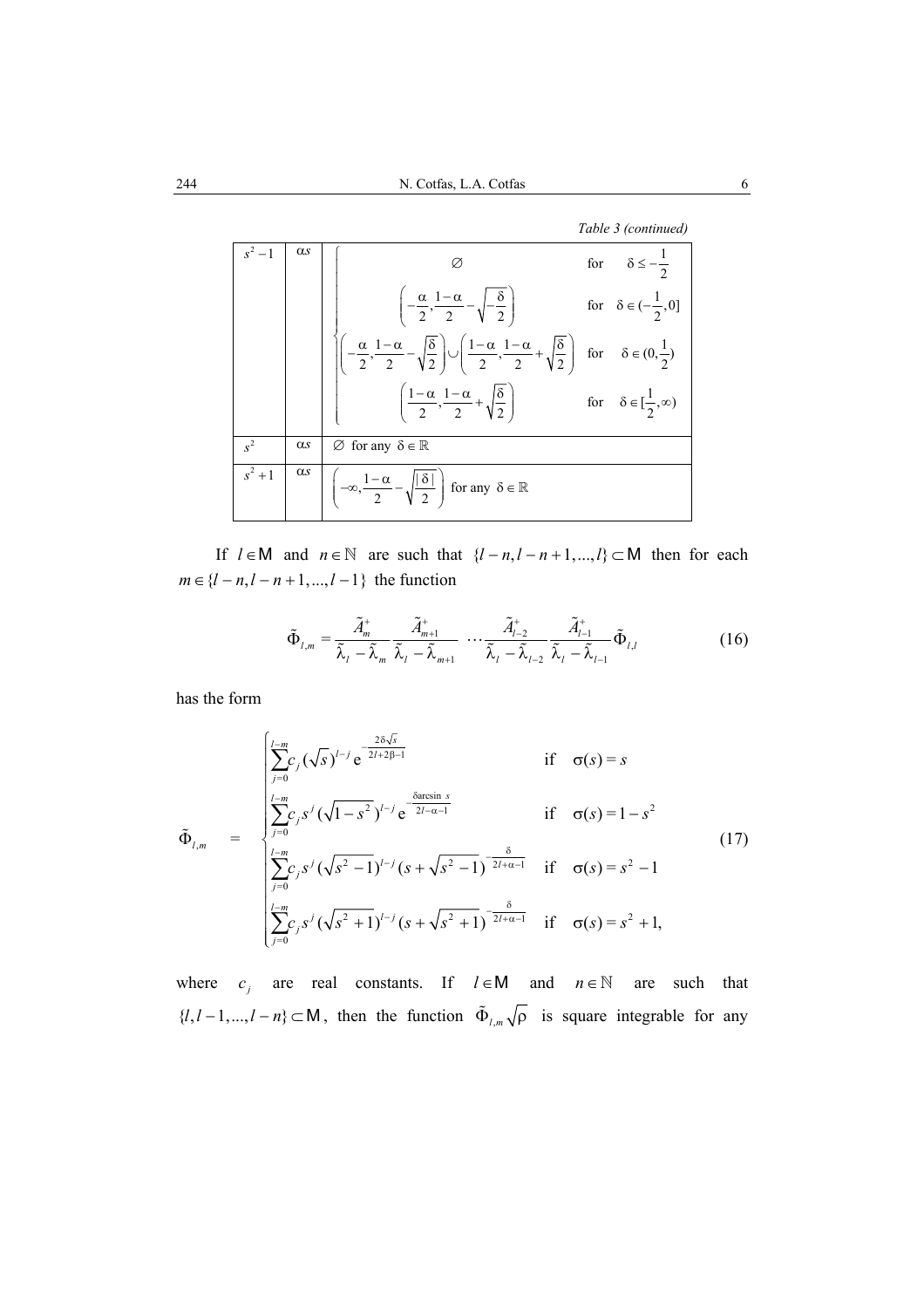$$
m \in \{l, l-1, ..., l-n\}.
$$
 The definition (16) of  $\tilde{\Phi}_{l,m}$  can be re-written as  

$$
\tilde{\Phi}_{l,m} = \frac{\tilde{A}_m^+}{\tilde{\lambda}_l - \tilde{\lambda}_m} \tilde{\Phi}_{l,m+1},
$$
 whence  $\tilde{A}_m^+ \tilde{\Phi}_{l,m+1} = (\tilde{\lambda}_l - \tilde{\lambda}_m) \tilde{\Phi}_{l,m}.$ 

 $\mu$ ,*l*-3  $\leftarrow$   $\widetilde{\Phi}_{l,l-2}$   $\leftarrow$   $\widetilde{A}_{l-2}^+$   $\leftarrow$   $\widetilde{\Phi}_{l,l-1}$   $\leftarrow$   $\widetilde{A}_{l-1}^+$   $\leftarrow$   $\widetilde{\Phi}_{l,l}$  $l$  –1, $l$ –3  $\longleftrightarrow$   $\Phi_{l-1,l-2}$   $\longleftrightarrow$   $\widetilde{A}_{l-2}^+$   $\longrightarrow$   $\widetilde{\Phi}_{l-1,l-1}$  $l$  –2, $l$  –3  $\leftarrow$   $\tilde{A}_{l-3}^+$   $\tilde{\Phi}_{l-2,l-2}$  $l - 3, l - 3$ ~  $, l-1$ ~ ~  $-1, l-2$  $, l - 2$ ~ ~ ~  $\widetilde{\Phi}_{l-2, l-3} \leftarrow \widetilde{A}^+_{l-3} \quad \widetilde{\Phi}_{l-2, l-1}$  $\widetilde{\Phi}_{l-1,l-3} \xleftarrow{\widetilde{A}_{l-3}^+} \widetilde{\Phi}_{l-l,l-2} \xleftarrow{\widetilde{A}_{l-2}^+} \widetilde{\Phi}_{l-1,l-2}$  $\widetilde{\Phi}_{l,l-3} \stackrel{\widetilde{A}_{l-3}^+}{\longleftarrow} \widetilde{\Phi}_{l,l-2} \stackrel{\widetilde{A}_{l-2}^+}{\longleftarrow} \widetilde{\Phi}_{l,l-1} \stackrel{\widetilde{A}_{l-1}^+}{\longleftarrow} \widetilde{\Phi}_{}}$  $\widetilde{\Phi}_{l-3,l-1}$ 

Fig. 1 – The functions  $\tilde{\Phi}_{l,m}$ .

Since  $\tilde{H}_l \tilde{\Phi}_{l,l} = (\tilde{A}_l^* \tilde{A}_l + \tilde{\lambda}_l) \tilde{\Phi}_{l,l} = \tilde{\lambda}_l \tilde{\Phi}_{l,l}$  and

$$
\tilde{H}_{m+1}\tilde{\Phi}_{l,m+1} = \tilde{\lambda}_l \tilde{\Phi}_{l,m+1} \implies \tilde{H}_m \tilde{\Phi}_{l,m} = \frac{\tilde{H}_m \tilde{A}_m^+}{\tilde{\lambda}_l - \tilde{\lambda}_m} \tilde{\Phi}_{l,m+1} = \frac{\tilde{A}_m^+ \tilde{H}_{m+1}}{\tilde{\lambda}_l - \tilde{\lambda}_m} \tilde{\Phi}_{l,m+1} = \tilde{\lambda}_l \tilde{\Phi}_{l,m},
$$

we get by recurrence  $\tilde{H}_m \tilde{\Phi}_{l,m} = \tilde{\lambda}_l \tilde{\Phi}_{l,m}$ . We have

$$
\tilde{A}_{m}\tilde{\Phi}_{l,m} = \frac{\tilde{A}_{m}\tilde{A}_{m}^{+}}{\tilde{\lambda}_{l}-\tilde{\lambda}_{m}}\tilde{\Phi}_{l,m+1} = \frac{\tilde{H}_{m+1}-\tilde{\lambda}_{m}}{\tilde{\lambda}_{l}-\tilde{\lambda}_{m}}\tilde{\Phi}_{l,m+1} = \tilde{\Phi}_{l,m+1}
$$

that is,  $\tilde{A}_m \tilde{\Phi}_{l,m} = \tilde{\Phi}_{l,m+1}$ .



Fig. 2 – The boundary of M in the case  $\sigma(s) = s^2 + 1$ .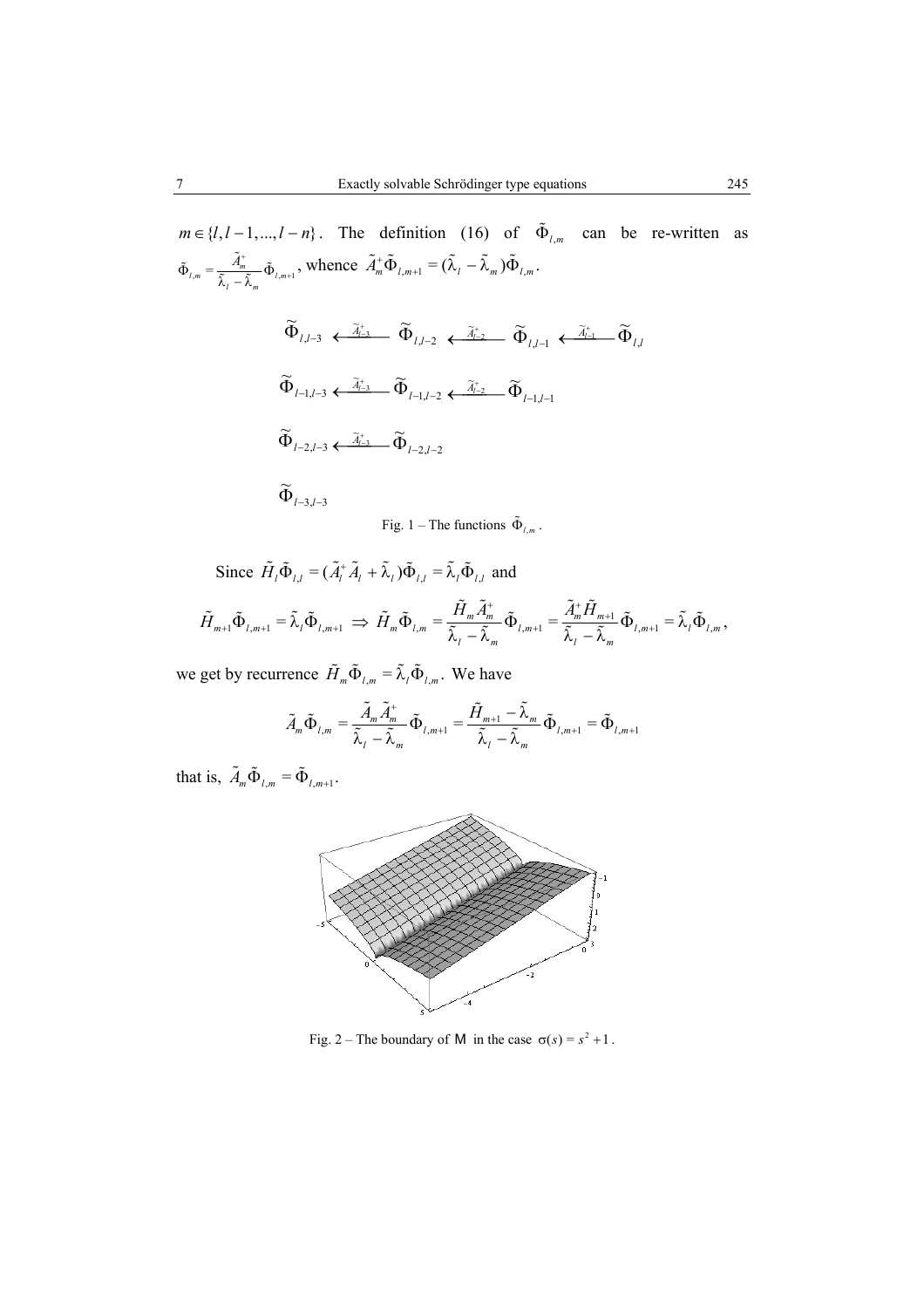## **4. APPLICATION TO SCHRÖDINGER TYPE EQUATIONS**

If we use in equation  $\tilde{H}_m \tilde{\Phi}_{l,m} = \tilde{\lambda}_l \tilde{\Phi}_{l,m}$  a change of variable  $(a', b') \rightarrow (a, b)$ :  $x \mapsto s(x)$  such that  $ds/dx = \pm \kappa(s(x))$  and define the new functions  $\tilde{\Psi}_{l,m}(x) = \sqrt{\kappa(s(x))\rho(s(x))}\tilde{\Phi}_{l,m}(s(x))$  then we get an equation of Schrödinger type

$$
-\frac{\mathrm{d}^2}{\mathrm{d}x^2}\tilde{\Psi}_{l,m}(x)+\tilde{\mathsf{V}}_m(x)\tilde{\Psi}_{l,m}(x)=\tilde{\lambda}_l\tilde{\Psi}_{l,m}(x).
$$
 (18)

The operators corresponding to  $\tilde{A}_m$  and  $\tilde{A}_m^+$  are

$$
\tilde{\mathsf{A}}_{m} = [\kappa(s)\rho(s)]^{1/2} \tilde{A}_{m} [\kappa(s)\rho(s)]^{-1/2} \big|_{s=s(x)} = \pm \frac{d}{dx} + \tilde{W}_{m}(x),
$$
\n
$$
\tilde{\mathsf{A}}_{m}^{+} = [\kappa(s)\rho(s)]^{1/2} \tilde{A}_{m}^{+} [\kappa(s)\rho(s)]^{-1/2} \big|_{s=s(x)} = \mp \frac{d}{dx} + \tilde{W}_{m}(x),
$$
\n(19)

where the *superpotential*  $\tilde{W}_m(x)$  is given by the formula

$$
\tilde{W}_m(x) = -\frac{\tau(s(x))}{2\kappa(s(x))} - \left(m - \frac{1}{2}\right)\frac{\mathrm{d}\kappa}{\mathrm{d}s}(s(x)) + \frac{\delta}{2m + 2k + 1} \tag{20}
$$

and  $\tilde{V}_x(x) = \tilde{W}_x^2(x) + \tilde{W}_x(x) + \tilde{\lambda}_x$ . Since

$$
\int_{a'}^{b'} \tilde{\Psi}_{l,m}(x) \tilde{\Psi}_{k,m}(x) dx = \int_{a}^{b} \tilde{\Phi}_{l,m}(s) \tilde{\Phi}_{k,m}(s) \rho(s) ds
$$

the functions  $\widetilde{\Psi}_{l,m}(x)$  are square integrable (resp. orthogonal) if and only if the corresponding functions  $\tilde{\Phi}_{l,m}(s)$  are square integrable (resp. orthogonal).

**Particular cases** [1, 6, 8]. Let  $\alpha_m = -(2m + \alpha - 1)/2$  and  $\alpha'_m = (2m - \alpha - 1)/2$ .

1. *Coulomb type potential.* In the case  $\sigma(s) = s$ , the change of variable  $(0, \infty) \rightarrow (0, \infty) : x \mapsto s(x) = x^2/4$  leads to

$$
\tilde{W}_m(x) = -\left(\beta + m - \frac{1}{2}\right) \frac{1}{x} + \frac{\delta}{2m + 2\beta - 1},
$$
\n
$$
\tilde{V}_m(x) = \left(\beta + m - \frac{1}{2}\right) \left(\beta + m - \frac{3}{2}\right) \frac{1}{x^2} - \delta \frac{1}{x},
$$
\n
$$
\tilde{\lambda}_m = -\frac{\delta^2}{(2m + 2\beta - 1)^2}.
$$
\n(21)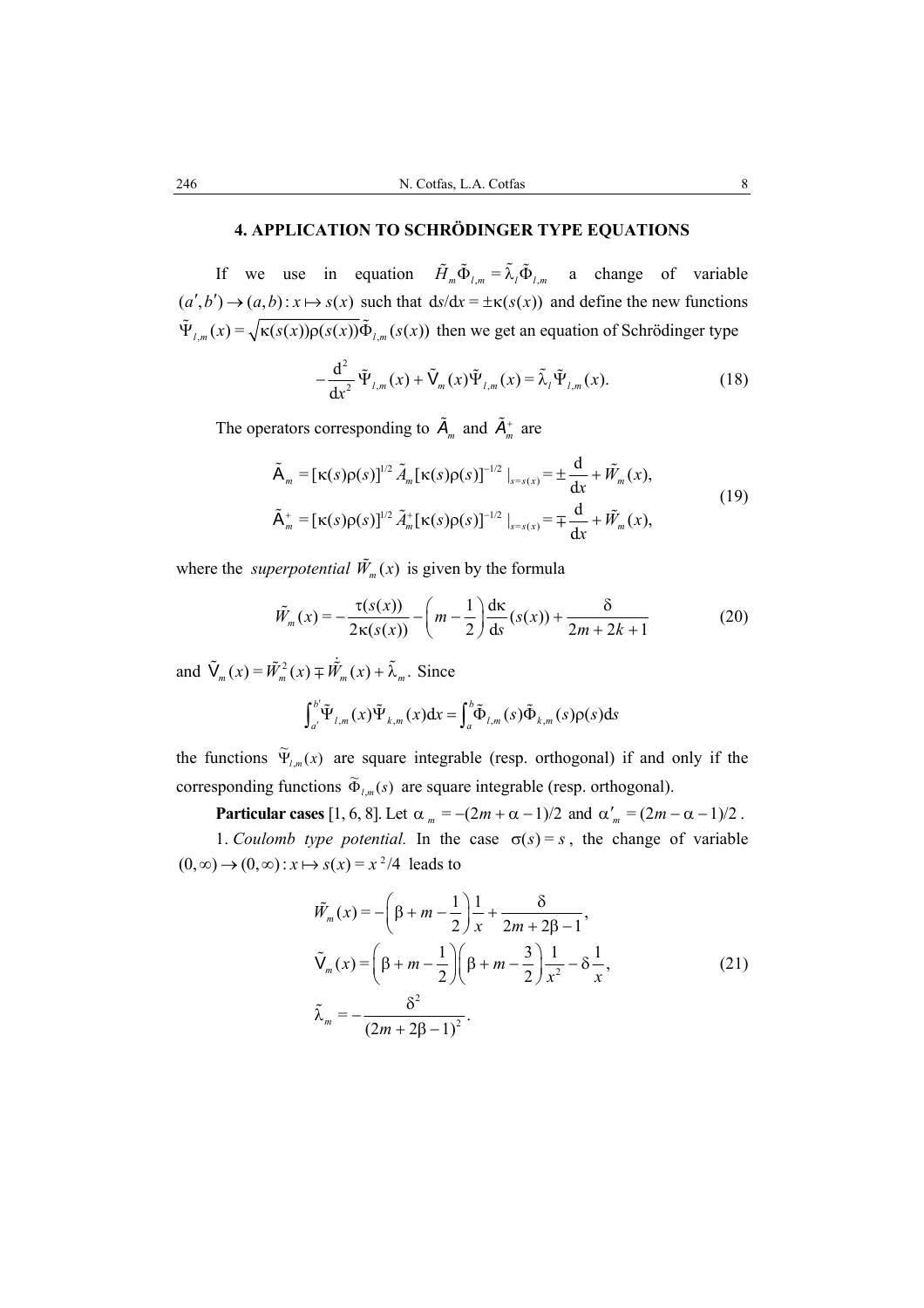2. *Trigonometric Rosen-Morse type potential.* In the case  $\sigma(s) = 1 - s^2$ , the change of variable  $(0, \pi) \rightarrow (-1,1) : x \mapsto s(x) = \cos x$  leads to

$$
\tilde{W}_m(x) = \alpha'_m \cot \alpha x + \frac{\delta}{2m - \alpha - 1},
$$
\n
$$
\tilde{V}_m(x) = (\alpha'_m^2 - \alpha'_m) \csc^2 x + \delta \cot \alpha x - \alpha'_m^2 + m(m - \alpha - 1),
$$
\n
$$
\tilde{\lambda}_m = m(m - \alpha - 1) - \frac{\delta^2}{(2m - \alpha - 1)^2}.
$$
\n(22)

3. *Eckart type potential*. In the case  $\sigma(s) = s^2 - 1$ , the change of variable  $(0, \infty) \rightarrow (1, \infty)$ :  $x \mapsto s(x) = \cosh x$  leads to

$$
\tilde{W}_m(x) = \alpha_m \text{cotanh}x + \frac{\delta}{2m + \alpha - 1},
$$
\n
$$
\tilde{V}_m(x) = (\alpha_m^2 + \alpha_m) \text{ cosech}^2 x - \delta \text{cotanh}x + \alpha_m^2 - m(m - \alpha - 1),
$$
\n
$$
\tilde{\lambda}_m = -m(m - \alpha - 1) - \frac{\delta^2}{(2m + \alpha - 1)^2}.
$$
\n(23)

4. *Hyperbolic Rosen-Morse type potential*. In the case  $\sigma(s) = s^2 + 1$ , the change of variable  $\mathbb{R} \to \mathbb{R} : x \to s(x) = \sinh x$  leads to

$$
\tilde{W}_m(x) = \alpha_m \tanh x + \frac{\delta}{2m + \alpha - 1},
$$
\n
$$
\tilde{V}_m(x) = -(\alpha_m^2 + \alpha_m) \operatorname{sech}^2 x - \delta \tanh x + \alpha_m^2 - m(m - \alpha - 1),
$$
\n
$$
\tilde{\lambda}_m = -m(m - \alpha - 1) - \frac{\delta^2}{(2m + \alpha - 1)^2}.
$$
\n(24)

The exactly solvable Schrödinger type equations play an important role in quantum mechanics. In this paper, we have explored the properties of some additional shape invariant operators directly related to hypergeometric type operators. Particularly, we have identified new exactly solvable Schrödinger type equations satisfying the usual requirements concerning their eigenvalues and eigenfunctions. They may play a role in some future applications.

*Acknowledgments*. NC acknowledges the support provided by CNCSIS under the grant IDEI 992 - 31/2007.